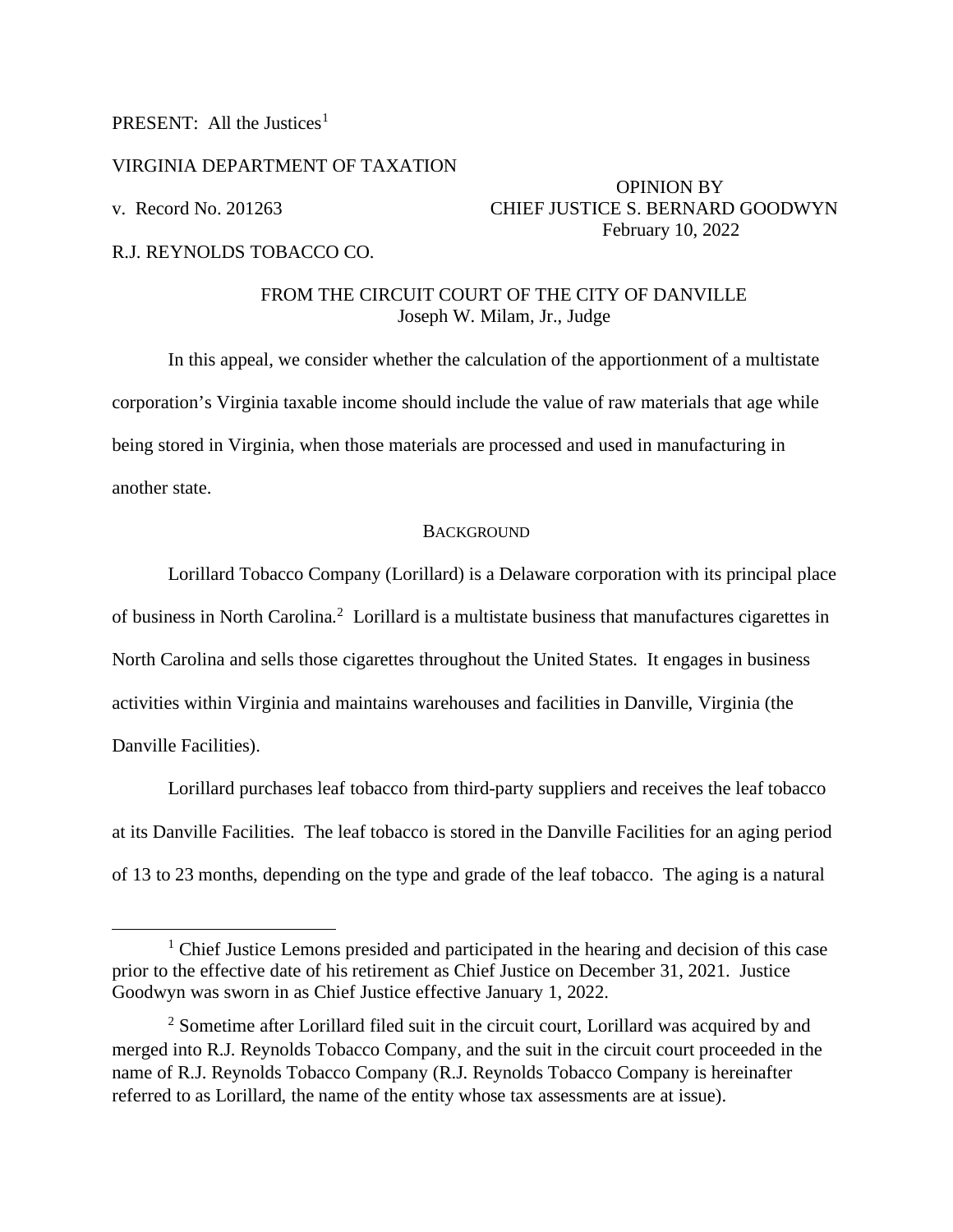process that occurs without human intervention or specialized equipment. Once Lorillard's production and manufacturing team in North Carolina determines that the leaf tobacco has reached the target drying age, it instructs the Danville Facilities to ship the leaf tobacco to North Carolina for processing and manufacturing into cigarettes.

As a multistate corporation, Lorillard earns income from business activities taxable within and without Virginia. The Virginia Department of Taxation (the Department) requires multistate businesses to apportion their income to determine the amount of their income which is taxable in Virginia. The apportionment of a multistate corporation's income requires multiplying the multistate corporation's overall income by a fraction which attempts to capture the percentage of that income produced in Virginia. Multistate corporations, such as Lorillard, must calculate their Virginia taxable income using the Virginia apportionment methodology.<sup>[3](#page-1-0)</sup> Code §§ 58.1-408–409.

For all tax years relevant to this appeal, on its original Virginia corporation income tax returns, Lorillard included the value of its entire leaf tobacco inventory which was aging in its Danville Facilities, in calculating its Virginia property factor. Doing so increased Lorillard's purported Virginia tax liability.

<span id="page-1-0"></span> $3$  The apportionment involves multiplying the multistate corporation's total income by a fraction, "the numerator of which is the property factor plus the payroll factor, plus twice the sales factor, and the denominator of which is four." Code § 58.1-408.

The factor relevant in this case is the property factor. The property factor is composed of a numerator, which is the average value of a corporation's real and tangible personal property "owned and used . . . in the Commonwealth during the taxable year," and a denominator, the average value of a corporation's real and tangible personal property "owned and used . . . during the taxable year and located everywhere, to the extent that such property is used to produce Virginia taxable income." Code § 58.1-409.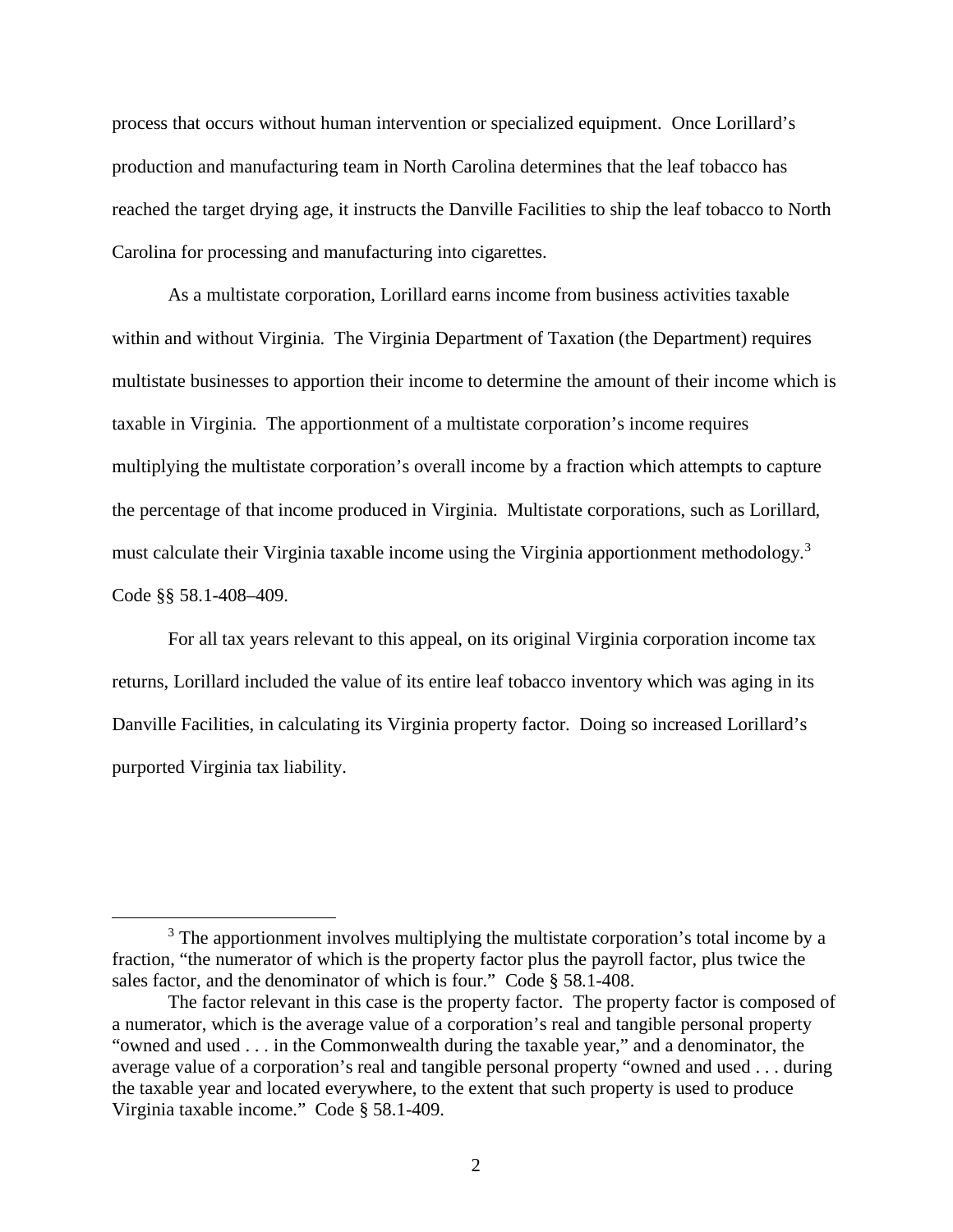In 2011, for the tax years ending in June 2008,<sup>[4](#page-2-0)</sup> December 2008, and December 2009 (collectively, the First Assessments), Lorillard filed a request with the Department to recalculate the apportionments used in the First Assessments. Lorillard claimed that including the value of its stored leaf tobacco in the property factor resulted in apportionments that overstated the amount of Lorillard's business in Virginia, because the calculation improperly included the value of the leaf tobacco which was stored, but not used in Virginia.

The Department denied Lorillard's request. Lorillard sought reconsideration of the Department's decision. Lorillard also timely filed amended tax returns for the First Assessments, removing the value of all stored leaf tobacco from the property factor; correspondingly, Lorillard requested a refund of \$4,632,117. The Department denied Lorillard's motion for reconsideration and refused Lorillard's amended tax returns and refund claims.

Consequently, on September 25, 2013, Lorillard filed an "Application for Correction of Erroneous Assessment of Corporation Income Taxes" in the Circuit Court of the City of Danville, challenging the denial of its refund claims. Lorillard sought an order declaring that it is not required to include leaf tobacco, merely stored in Virginia, in its property factor; that the Department's denial of its refund claim was erroneous; and that it is entitled to a refund in the amount of \$4,632,117, plus interest.

In its application, Lorillard asserted that Code § 58.1-409 does not require it to include the leaf tobacco in its property factor because the stored leaf tobacco is not "used" by Lorillard during the taxable year. Lorillard also asserted that its leaf tobacco is analogous to property under construction and to mineral rights, both of which are specific types of property that a

<span id="page-2-0"></span><sup>&</sup>lt;sup>4</sup> In June 2008, Lorillard's parent company was spun off from its parent consolidated group, causing Lorillard to have a short tax year for income tax purposes and requiring Lorillard to file two short-period tax returns for 2008.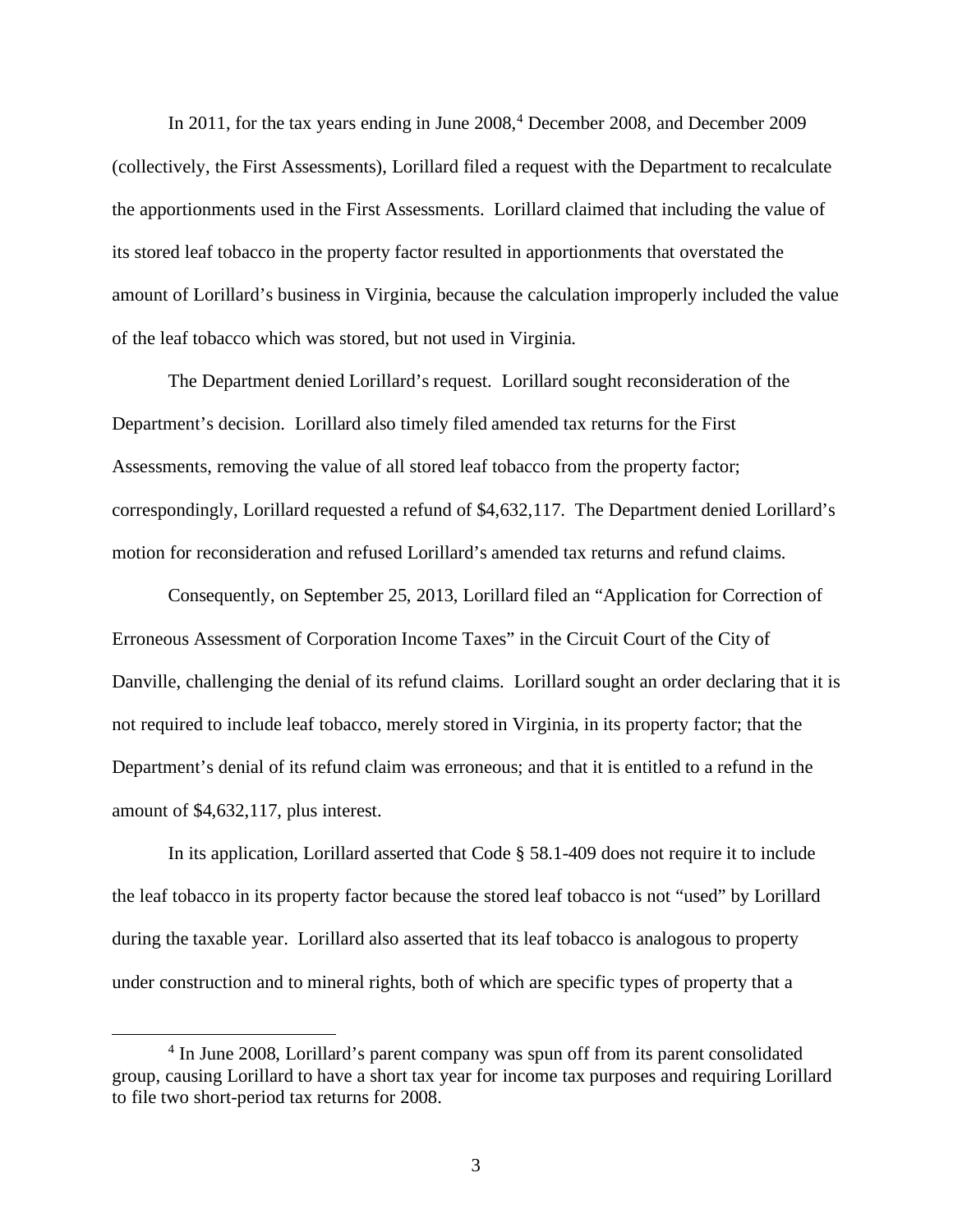Department regulation, 23 VAC  $\S$  10-120-160(A)(4) (the Regulation), deems as property that is not being "used."[5](#page-3-0)

While Lorillard's application concerning the First Assessments was pending before the circuit court, Lorillard filed amended tax returns and refund claims regarding the Department's tax assessments for the tax years ending in December 2010, December 2011, and December 2012 (collectively, the Second Assessments). In its amended tax returns, Lorillard removed the value of the leaf tobacco stored at its Danville Facilities from the property factors used to determine its income tax liability. Lorillard requested a refund of \$6,389,390, based upon the amended Second Assessments tax returns. The Department did not timely respond to Lorillard's filing of the refund claims. Thus, by operation of Code § 58.1-1823, the Second Assessments refund claims were deemed denied.

On August 31, 2017, Lorillard filed a second "Application for Correction of Erroneous Assessment of Corporation Income Taxes" in the Circuit Court of the City of Danville, challenging the denial of its refund claims for the Second Assessments. Lorillard's second

23 VAC § 10-120-160(A)(4).

<span id="page-3-0"></span><sup>&</sup>lt;sup>5</sup> In the Regulation, the Department provides guidance on the definition of "used" by giving examples of what constitutes "use" of property in various specific situations:

b. Property under construction during the taxable year (except inventoriable goods in process) shall be excluded from the factor until such property is actually used. If the property is partially used while under construction, the value of the property to the extent used shall be included in the property factor.

c. Mineral rights are used when placed in production or developed to the point where they could be placed in production but are held as reserves. Exploration and development do not place mineral rights in use for the property factor. But see [23 VAC \[§\] 10-120-170](https://1.next.westlaw.com/Link/Document/FullText?findType=L&pubNum=1013160&cite=23VAADC10-120-170&originatingDoc=NCDFBB8E019FD11DEB8A5C3C3BABFEDB1&refType=VP&originationContext=document&transitionType=DocumentItem&ppcid=b6e5f0802cdb4c0c9eeeb7da009e8a79&contextData=(sc.Default)) for valuation.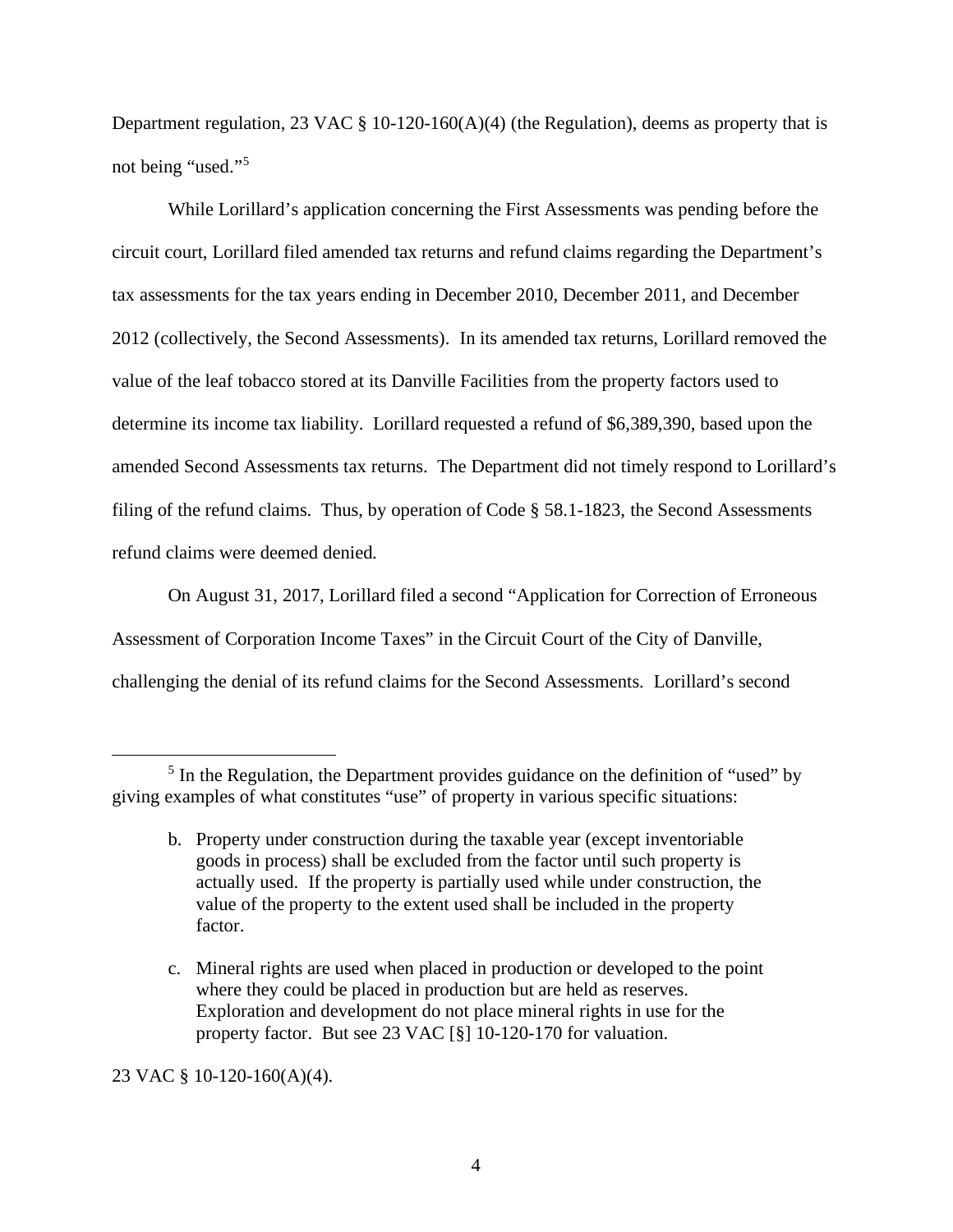application raised arguments identical to the first application, and asserted that it was entitled to an additional refund in the amount of \$6,389,390, plus interest.

The circuit court consolidated Lorillard's first and second applications and heard Lorillard's arguments concerning the First Assessments and the Second Assessments (collectively, the Years in Issue) together.

Lorillard's first witness was Dennis Juan Burge, a former product development manager for Lorillard. He testified that the operations at the Danville Facilities merely received shipments of boxed leaf tobacco and kept the stacked boxes of leaf tobacco in storage until the boxes are shipped to Lorillard's North Carolina processing and manufacturing facilities. Burge stated that, once stored, "absolutely nothing" is done to the boxed leaf tobacco; "[i]t just sits there." He said that the leaf tobacco ages under ambient temperatures and weather—Lorillard does not need to introduce temperature controls, heat, or air conditioning. Burge also testified that the leaf tobacco is never processed into cigarettes in the same year that the leaf tobacco is purchased.

Lorillard also called Dr. Anthony Gerardi, a former employee of R.J. Reynolds Tobacco Company, who explained that during the aging process the leaf tobacco's chemicals undergo a naturally occurring equilibration process which results in uniformity in each leaf tobacco strip's flavor. He explained that this aging process is accomplished by storing the dried-down leaf tobacco in stacked boxes in a moist environment.

Lorillard's third, and final, witness was Patrick Z. Messick, who held the position of Director of Income Taxes at Lorillard. Messick explained that the only difference between the original tax returns and the amended returns for the Years in Issue was that in the amended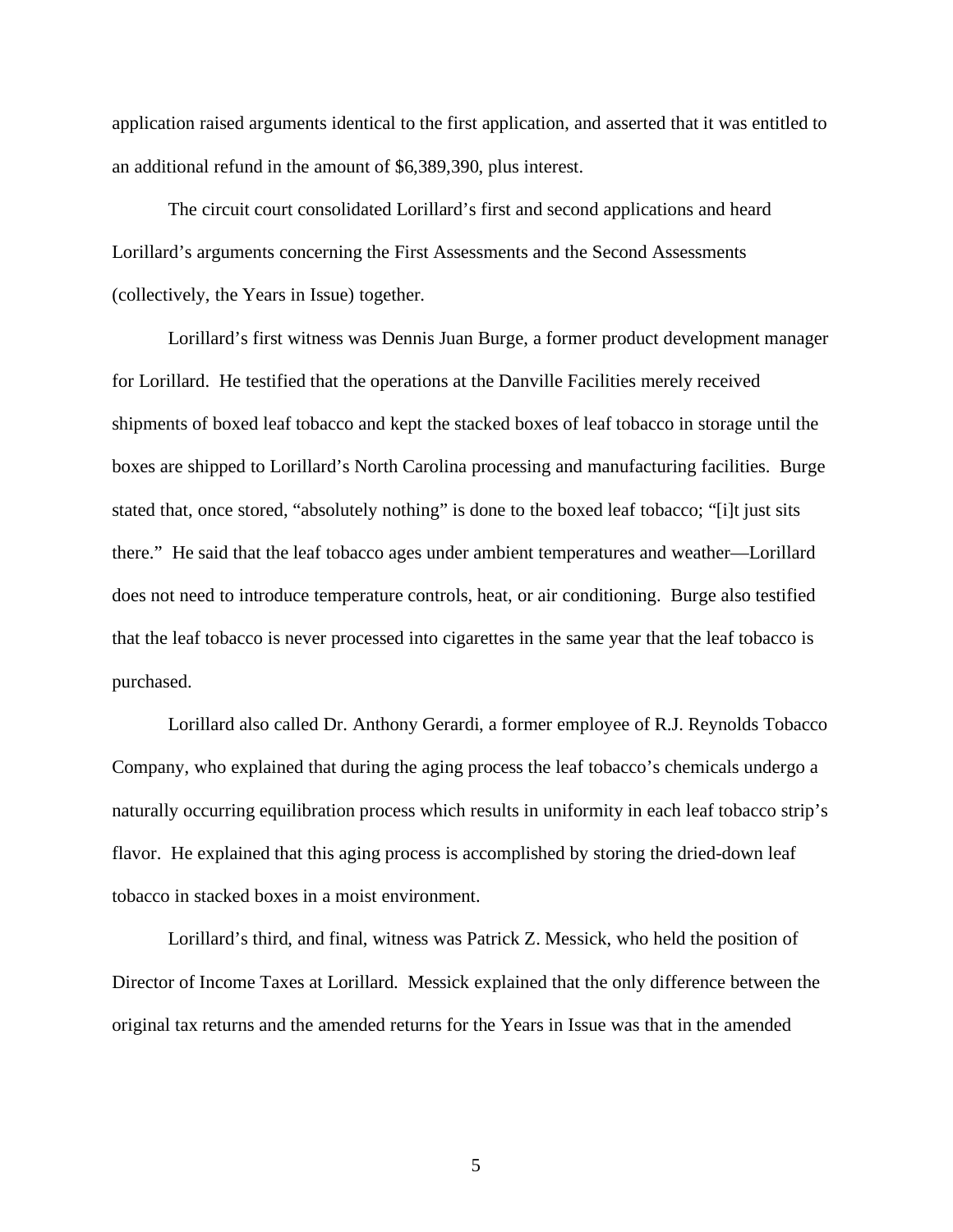returns, the value of the leaf tobacco inventory in the Danville Facilities was removed from both the numerator and denominator of the property factor.

After Lorillard's case-in-chief, the Department noted that the documents it previously submitted to the circuit court were submitted pursuant to a stipulation, and that it had no additional evidence to present. The parties submitted post-trial briefs in lieu of making closing arguments.

In its subsequent letter opinion, the circuit court found that Lorillard had not "used" the leaf tobacco as that term is employed in Code § 58.1-409, and that the value of the stored leaf tobacco, therefore, should not be included in determining Lorillard's Virginia corporation income tax liability.

It found that the evidence that Lorillard's manner of storing the leaf tobacco is not necessary to the aging process was uncontroverted, and it concluded that the simple placement of the leaf tobacco into the warehouse did not constitute "use" of the tobacco, as alleged by the Department. The circuit court held that the plain meaning of "used," i.e., "to employ for the accomplishment" of a purpose or "to avail oneself of," did not support the Department's interpretation and application of the Code. It observed that it "requires logic gymnastics" to see "how Lorillard's simple placement of the leaf tobacco into [the Danville Facilities] constitutes use" because the record does not show that the aging process is prompted or initiated as a result of the leaf tobacco's entry into and storage at the Danville Facilities.

Although both the Department and Lorillard claimed that analogies to the examples stated in the Regulation supported their interpretation of Code § 58.1-409, the circuit court concluded that, absent ambiguity, recourse to the Regulation's interpretation of the term "used" was unnecessary because the plain language of the Code controls. Further, it held that upon a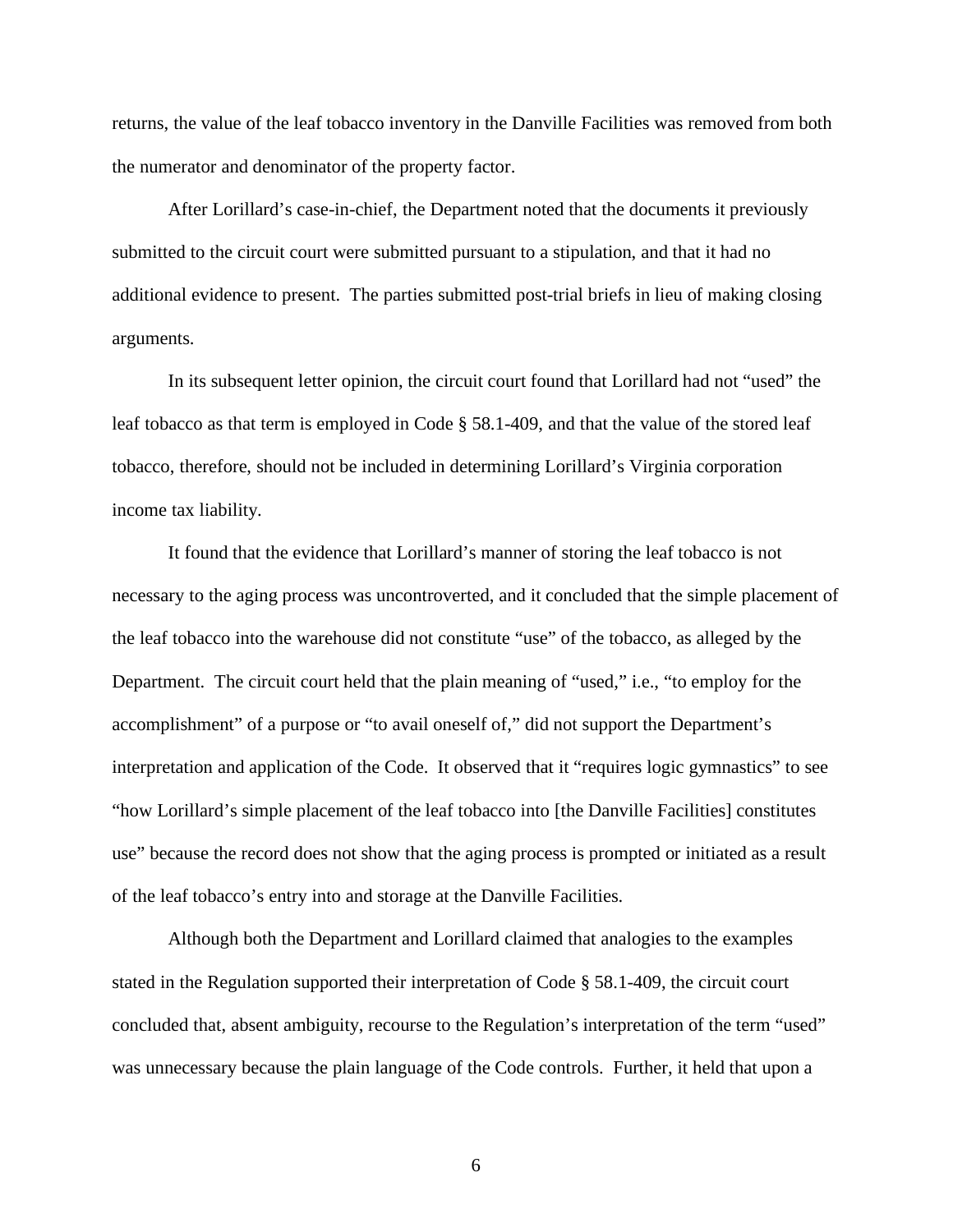plain reading of the aspect of the Regulation cited by the parties, in relevant part, the Regulation was not applicable in this instance. The circuit court noted that it "render[ed] no opinion on whether the [R]egulation is plainly inconsistent with [Code § 58.1-409] in all circumstances," but opined that to the extent that the Regulation requires Lorillard to include the value of the stored leaf tobacco in its property factor, the Regulation is plainly inconsistent with Code § 58.1-409.

Thus, the circuit court held that the Department's corporation income tax assessments for the Years in Issue were erroneous and, the circuit court ordered the Department to correct the assessments by removing the value of all leaf tobacco from the numerator and the denominator of Lorillard's property factor. The circuit court ordered the Department to refund Lorillard the amount of its overpayments on the assessments for the Years in Issue, which totaled \$11,021,507, plus interest.

The Department appeals.

#### ANALYSIS

The Department asserts that the circuit court "erred in determining that Lorillard did not 'use' its leaf tobacco inventory stored in Danville, Virginia, within the meaning of Code § 58.1-409," and that the circuit court also "erred in determining that 23 [VAC] 10-120-160 is 'plainly inconsistent' with Code § 58.1-409."

The Department argues that the word "used," as applied in Code § 58.1-409, must be understood to mean "to employ something for the purpose of accomplishing something." The Department asserts that Lorillard's storage of the leaf tobacco in the Danville Facilities constitutes "use" because the leaf tobacco is aging during the time it is stored there, and aging is important to the subsequent use of the leaf tobacco. Thus, the leaf tobacco is being processed for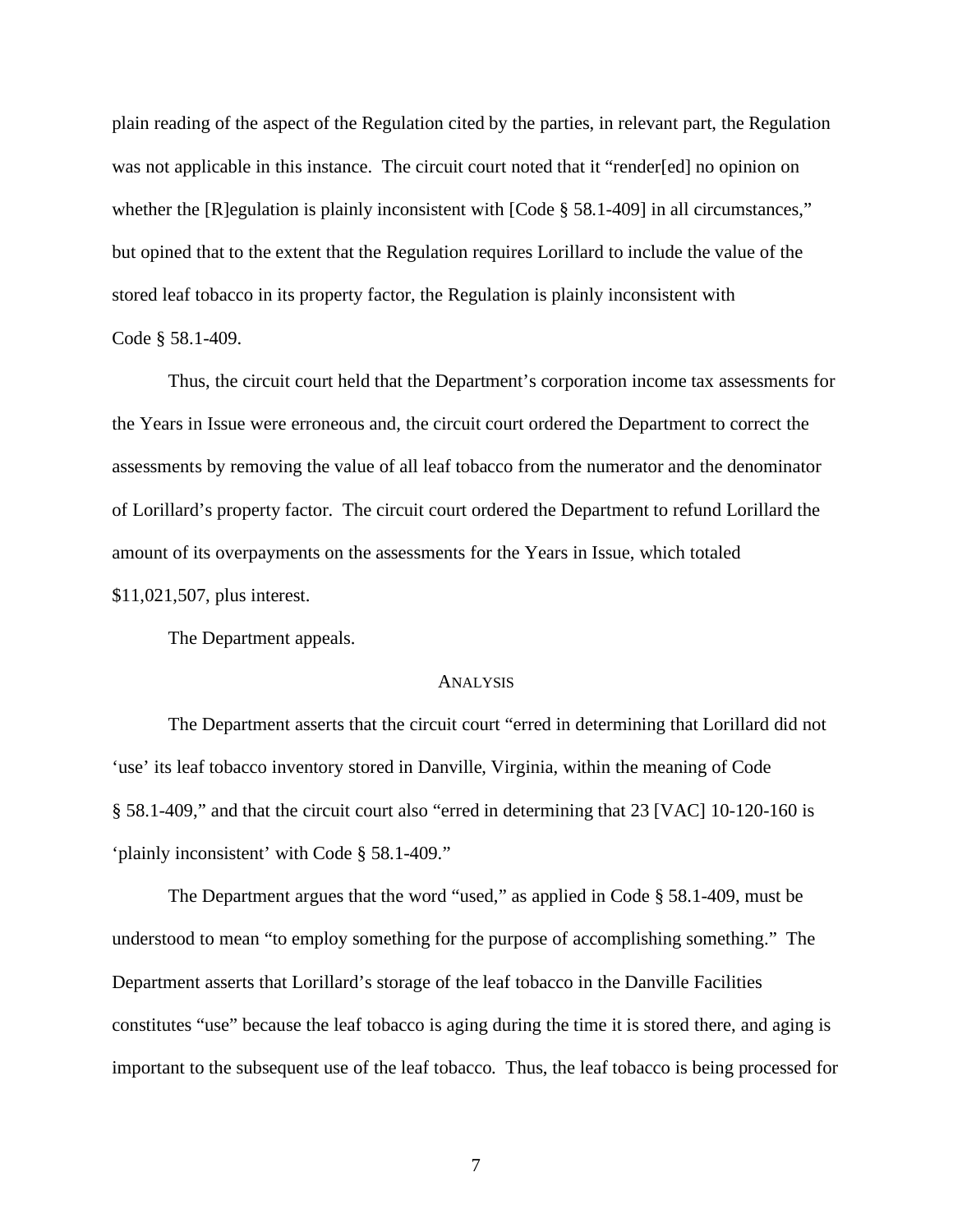the next phase of production by being stored at the Danville Facilities. The Department also contends that the leaf tobacco is similar to categories of property, i.e. "inventoriable goods in process," that its Regulation indicates should be included in calculating the property factor. *See*  23 VAC § 10-120-160(A)(4).

Lorillard responds that the term "used" requires a positive act or activity by the user, and it contends that keeping the leaf tobacco inside the Danville Facilities to prevent theft or damage is merely an exercise of ownership, and not "use" of the leaf tobacco as contemplated under Code § 58.1-409. It avers that the value of the leaf tobacco should not be included in the property factor because the leaf tobacco is not used while it is being stored in Virginia; rather, the leaf tobacco is being stored for future use in the manufacture of its cigarettes, which occurs in Lorillard's facilities in North Carolina. Lorillard points out that the Regulation does not apply in this case because the Regulation's list of examples does not include leaf tobacco or other agricultural products that undergo natural aging.

"Under well-established principles, an issue of statutory interpretation is a pure question of law which we review de novo." *JSR Mech., Inc. v. Aireco Supply, Inc.*, 291 Va. 377, 383 (2016). We "give deference to the trial court's findings of fact and view those findings in the light most favorable to . . . the prevailing party below." *Zelnick v. Adams*, 269 Va. 117, 123 (2005).We reverse a trial court's factual findings if those findings are plainly wrong or without evidence to support them. *Id.*

The central question in this case is what the term "used" means under Code § 58.1-409 and the Regulation, and whether leaf tobacco, which is stored in Virginia prior to its use in the manufacture of cigarettes, is being used in Virginia because it ages during storage, even though the owner introduces no extrinsic act initiating or directing the aging process.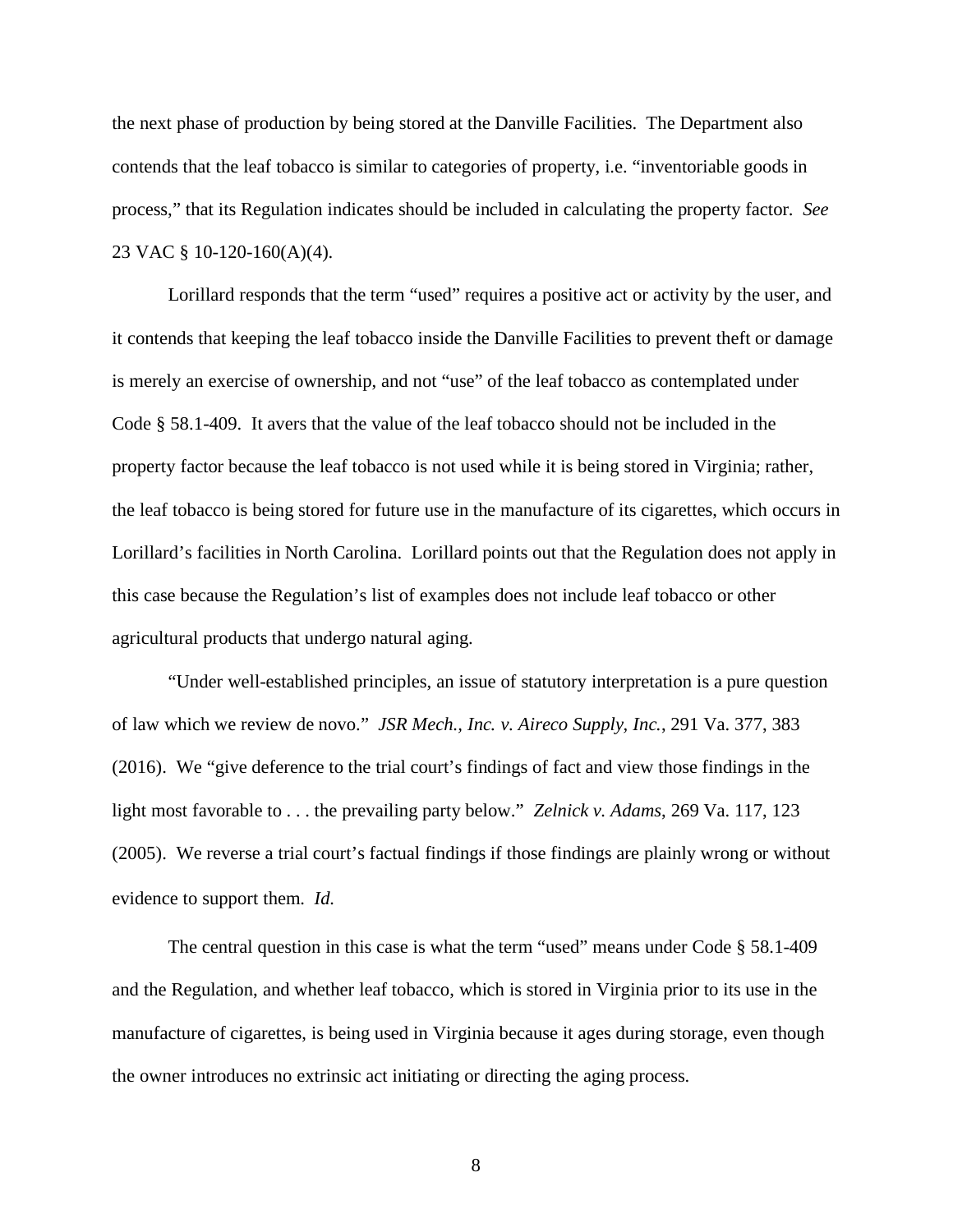"When a statute, as written, is clear on its face, [we] will look no further than the plain meaning of the statute's words." *Commonwealth, Dep't of Tax'n v. Delta Air Lines, Inc.*, 257 Va. 419, 426 (1999).As such, "[w]hen the language of a statute is unambiguous, we are bound by the plain meaning of that language," unless "applying the plain language would lead to an absurd result." *Virginia Elec. & Power Co. v. State Corp. Comm'n*, 300 Va. 153, 161 (2021); *JSR Mech., Inc.*, 291 Va. at 377.

While the Department's and the Tax Commissioner's interpretation of a tax statute are entitled to great weight, if there is no ambiguity on the face of the statute, "the plain language [of the statute] controls and the agency's interpretation is afforded no weight beyond that of a typical litigant." *Nielsen Co. (US), LLC v. County Bd. of Arlington Cnty.*, 289 Va. 79, 88-89 (2015). In any case, a regulatory interpretation of a statute "does not bind a court in deciding [a] statutory issue." *Id.*

The relevant statutes state that "[t]he Virginia taxable income of any corporation . . . shall be apportioned . . . by multiplying such income by a fraction, the numerator of which is the property factor plus the payroll factor, plus twice the sales factor, and the denominator of which is four." Code § 58.1-408. Also,

The property factor is a fraction, the numerator of which is the average value of the corporation's real and tangible personal property owned and used . . . in the Commonwealth during the taxable year and the denominator of which is the average value of all the corporation's real and tangible personal property owned and used . . . during the taxable year and located everywhere, to the extent that such property is used to produce Virginia taxable income and is effectively connected with the conduct of a trade or business within the United States and income therefrom is includable in federal taxable income.

Code § 58.1-409.

In this case, we agree with the Department and Lorillard that there is no ambiguity in the Code's employment of the term "used." As such, this Court will look no further than, and is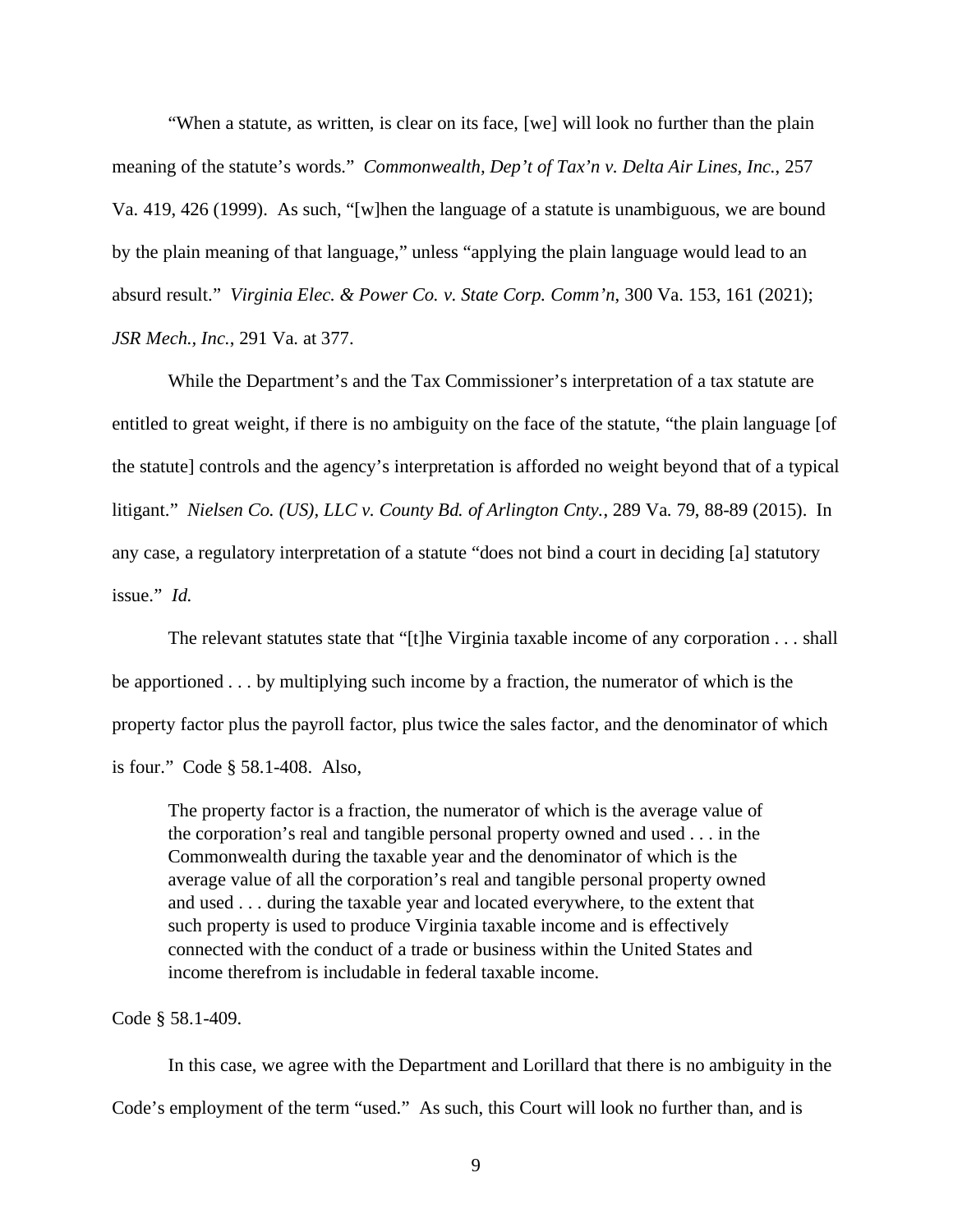bound by, the plain meaning of the word "used," i.e., "to put into action or service" or "[t]o employ for the accomplishment of a purpose." Webster's Third New International Dictionary 2523 (1993); Black's Law Dictionary 1853, 1855 (11th ed. 2019).

We are required to defer to the circuit court's finding of fact that the storage of the leaf tobacco in the Danville Facilities is not necessary for the aging process. The leaf tobacco will age regardless of where it is kept. In fact, the circuit court found, and Lorillard's witness testified, that Lorillard does "absolutely nothing" to the leaf tobacco and that the leaf tobacco "just sits there" in the warehouse where it is stored. Allowing raw materials to sit does not constitute processing because processing requires that these materials undergo treatment that will result in a product that is more marketable or useful. *See Commonwealth, Dep't of Tax'n v. Orange-Madison Coop. Farm. Serv.*, 220 Va. 655, 658 (1980). Lorillard does not introduce any treatment to the leaf tobacco, nor does it perform any affirmative act or activity to prompt or aid the aging process. That the leaf tobacco ages as it sits in the ambient conditions of the Danville Facilities is a natural consequence of the passage of time, not of any effort on Lorillard's part. Thus, Lorillard does not "use" the leaf tobacco by storing it in its Danville Facilities. We agree with Lorillard that its leaf tobacco being stored in its Danville Facilities should not be included in calculating its property factor because it is not being "used" during the aging process.

The circuit court did not determine that the Regulation was plainly inconsistent with Code § 58.1-409. It ruled that the Regulation was not applicable in this instance, and specifically stated that it "renders no opinion on whether the [R]egulation is plainly inconsistent with the applicable provisions of law in all circumstances." We agree with the circuit court's conclusion that the Department's reliance on the Regulation to interpret the meaning of "used" in Code § 58.1-409 is unnecessary and inapposite. The Regulation is not applicable in this instance